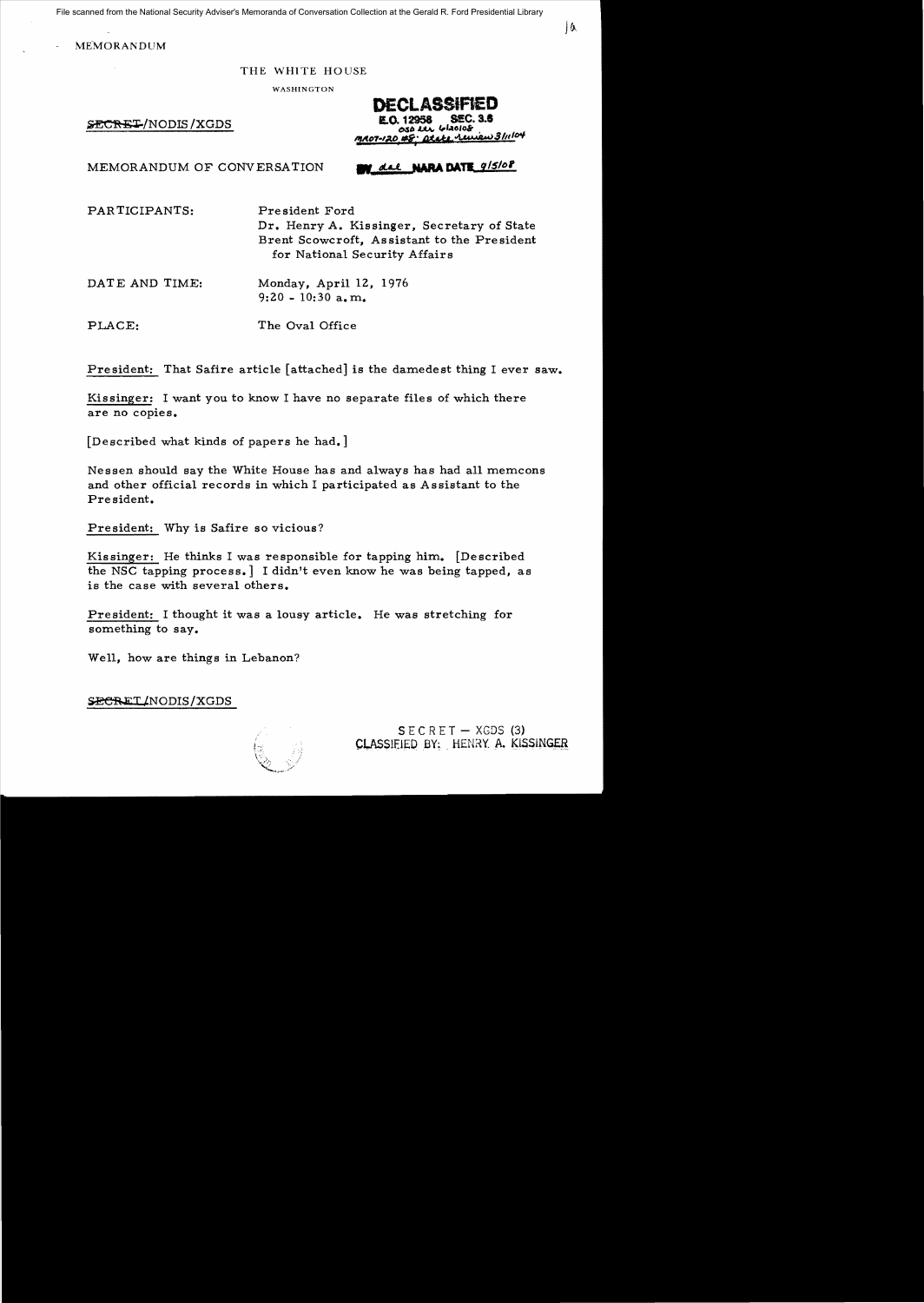# $S \to \text{C} R \to \text{NODIS}/XGDS$  - 2 -

Kissinger: Quite well. We may walk through that mine field okay.

President: The leftists are really getting after the Syrians, arent they?

Kissinger: Yes. The Syrian force is there to keep the pressure on the negotiating process. The Israelis have been very relaxed. Dinitz said yesterday that the Syrian force was reaching the limits of what was acceptable, but nothing more.

Our information is that the Soviets are urging restraint. We sent them a tough note. Egypt is urging restraint on Jumblatt.

The next danger is that the new President [of Lebanon] may ask for Syrian troops.

President: Because he won't have any forces to keep order?

Kissinger: Yes.

President: Aren't there any alternatives to the Syrians?

Kissinger: [Described the problems with all the other forces.]

President: Can't the Saiqa and PLA do it?

Kissinger: Maybe. That depends. But this could be a crisis point.

President: I didn't see Schlesinger on TV yesterday. The headline was about our dealings on military aid with the Chinese.

Kissinger: We are having no discussion of any kind with the Chinese about military assistance.

I told Schlesinger he should put his mind to what we could do if the Soviets jumped the Chinese. There was also some talk of a hot line and early warning system. This happened in '73. We talked about selling them an early warning system or we would do it and give them a readout. I talked to Schlesinger at the Gridiron. He said we hadn't put enough into Angola -- it was our fault.

SECRET/NODIS/XGDS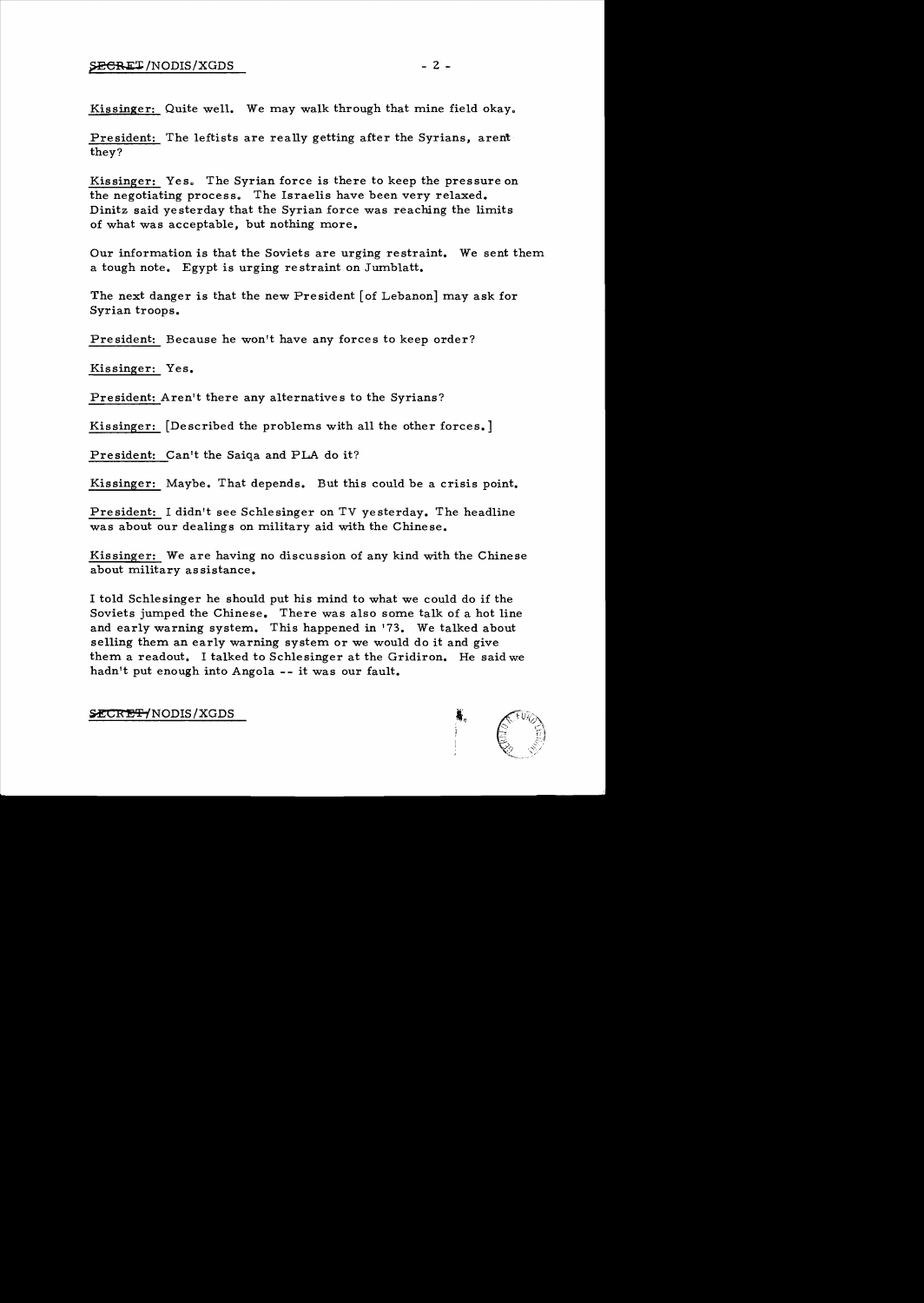President: Listen, if we hadn't done what we did in Angola, everyone would now be screaming that we let the Soviets take it because of detente.

Kissinger: I am going to Africa. I plan to take a strong stand for the blacks with respect to South Africa.

President: That is okay with me.

Kissinger: You will get some flak from the South on it. I will support repeat of the Byrd Amendment.

President: That is our position -- but it should be on its merits, not as an amendment on another bill.

Scowcroft: We got it removed from the Defense Program Authorization Bill.

Kis singer: I met with a panel of Wall Street Journal editors. I said Zumwalt never protested SALT. They said Schlesinger told them there were twelve protests from the JCS but he was asked from the White House not to forward them. I said that was a lie. [Described the III-X silo issue. ]

Bitsios is coming this week. We plan to have an exchange of letters in which they ask about the Aegean and Cyprus and I answer. They are also asking for aid and they want the same amount as Turkey. That is impossible. This will cause us some problems with the Turks but it is manageable. [Discusses some details of the exchange of letters]

President: What about Clerides' resignation?

Kissinger: Those negotiations will be hard to get off the ground, because of the domestic situation of all the parties.

President: I saw a TV broadcast about Greek refugees. It was calculated to stimulate the Greeks.

Kissinger: Congress will like the Greek deal.

President: [Describes the AHEPA dinner -- moderate reception.]

**&EGRET/NODIS/XGDS**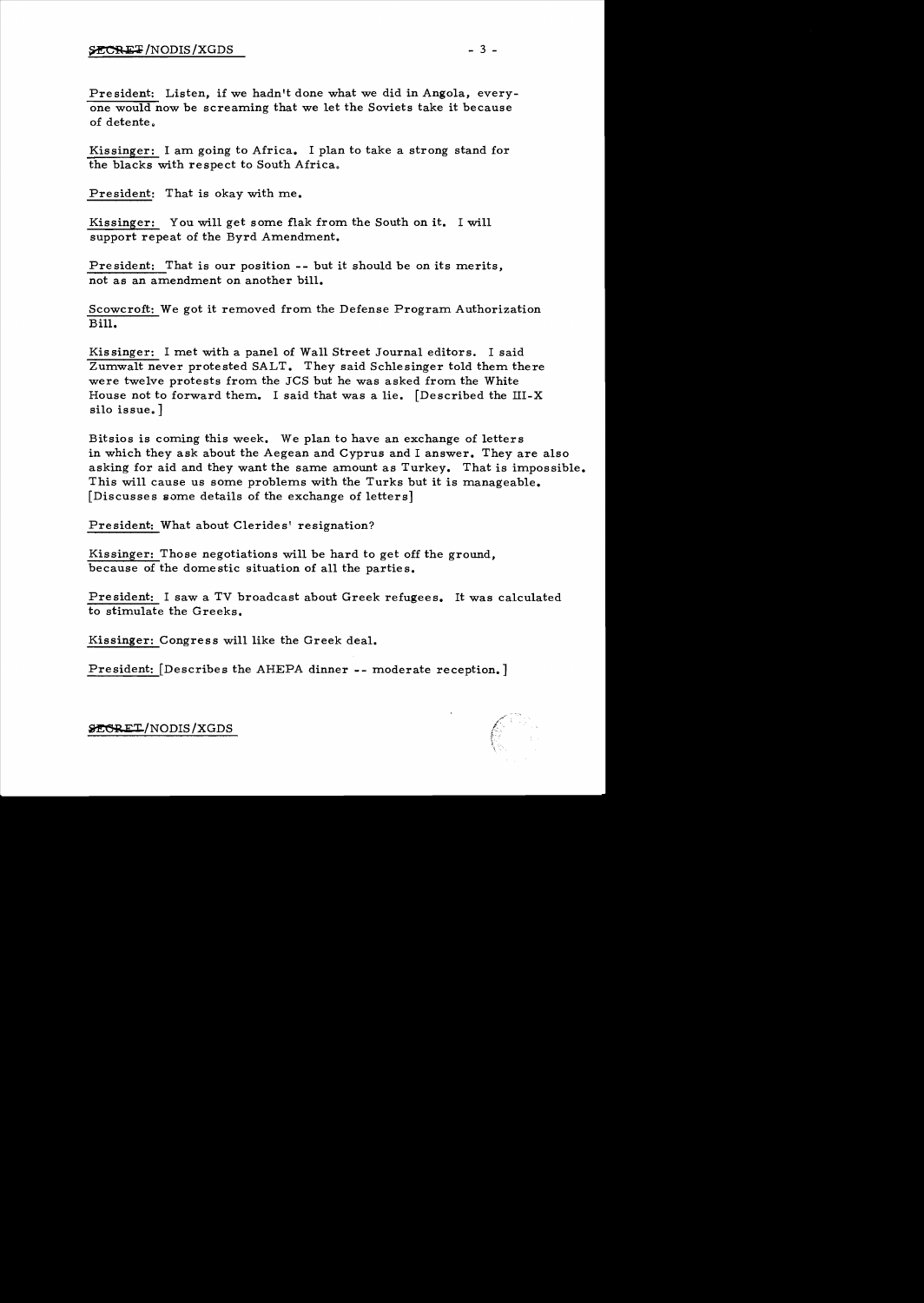Kissinger: I am meeting with Romulo. We are setting high standards for base negotiations. We offered them \$25 million a year, but they now will want much more.

You have the 200-mile sea bill before you.

President: You gave a speech on Law of the Sea last week.

Kissinger: It was well received. If we make it, this will be an historic achievement. The last one lasted 300 year s.

President: How about the problems in the delegation?

Kissinger: We have a unified position. Learson is another Moynihan. Simon has been great to work with. [Discussion of the 200-mile bill. ]

Scowcroft: McCloskey called me. He wants you to veto with a promise that you will welcome resubmission if adequate progress is not made during this negotiating session.

President: I will look at it carefully.

Scowcroft: [Discussed nature of his commitment to sign. ]

Kissinger: I think you have to get Fred Dent under control. He is letting Congressional staff in all his meetings and has sent a letter to Long. [He reads the letter]. I think he has to walk the cat back. Fred behaves as if his loyalty is to the Finance Committee. If the Finance Committee gets away with it, all the other committees will want the same. This undermines the separation of powers.

Pre sident: Have you talked to Dent?

Kissinger: No. I will talk to him and if we can't solve it, we will come to you.

Pre sident: You talk to him.

Kissinger: Next is Elliott Richardson. He wants to go to China.

President: I thought I told him no.

Scowcroft: Not really. He wants to talk to you this week.

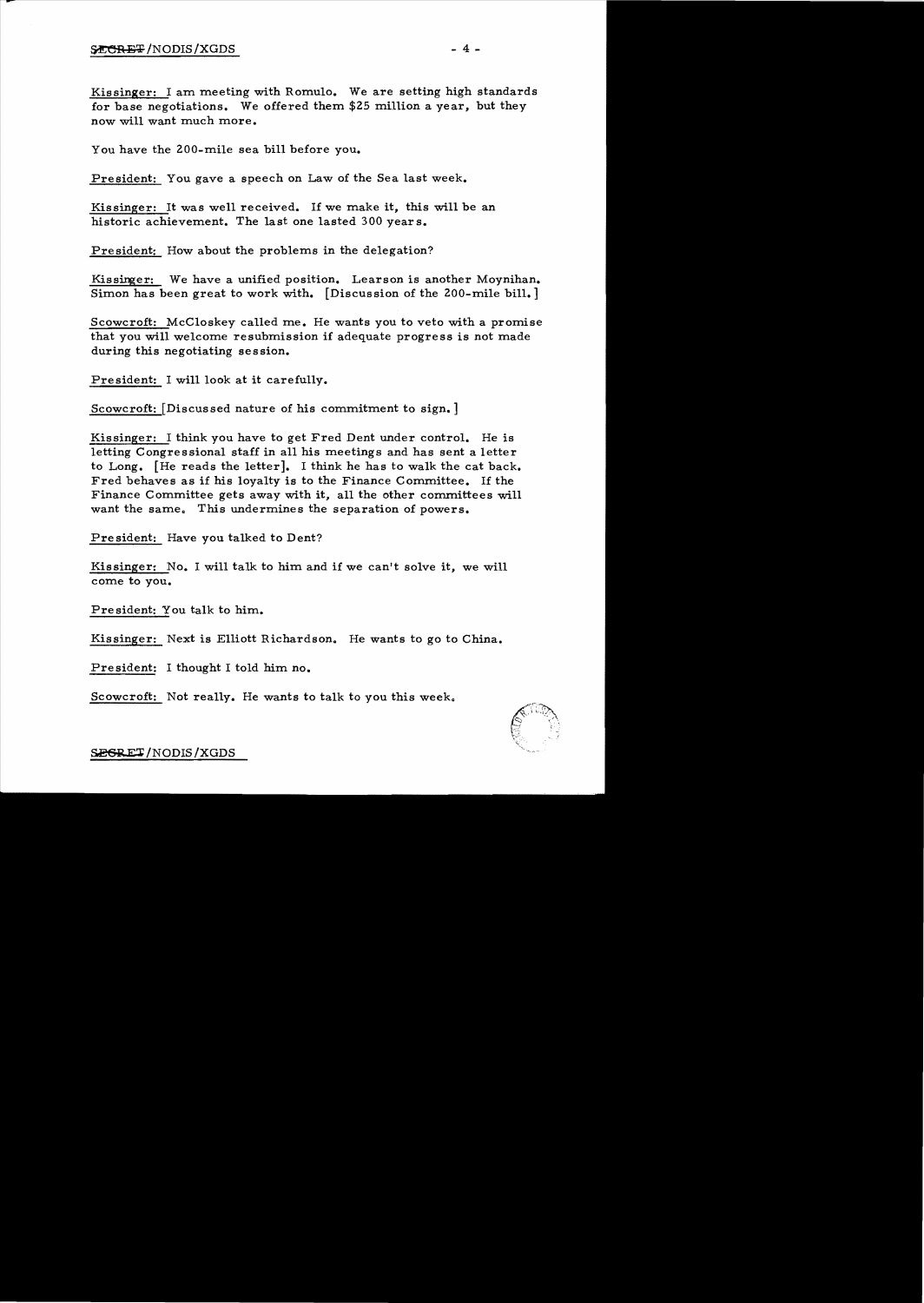## $\frac{1}{2}$  /NODIS/XGDS - 5 -

Kissinger: Richardson wants to negotiate textiles and claims and he wants to take Zarb with him on oil.

President: I will take care of Richardson.

Kissinger: Rogers. If he is a massive problem, we should drop it, but the delay won't make it easier.

[Some discussion.]

President: Will the Democrats and at least some Republicans support him?

Kissinger: All the Democrats will, and I think Case, Scott and Griffin at least.

President: Why don't you find that out? How about Goldwater?

Kis singer: I am going to Arizona with Goldwater on Friday. I will talk to Scott and Griffin first.

On my Arizona speech, I won't break any new ground. I will talk about optimism and pessimism in foreign policy -- saying it isn't optimism to keep the truth from the people.

[Discussion of Woodward and Bernstein book on Nixon.]

SEGRET/NODIS/XGDS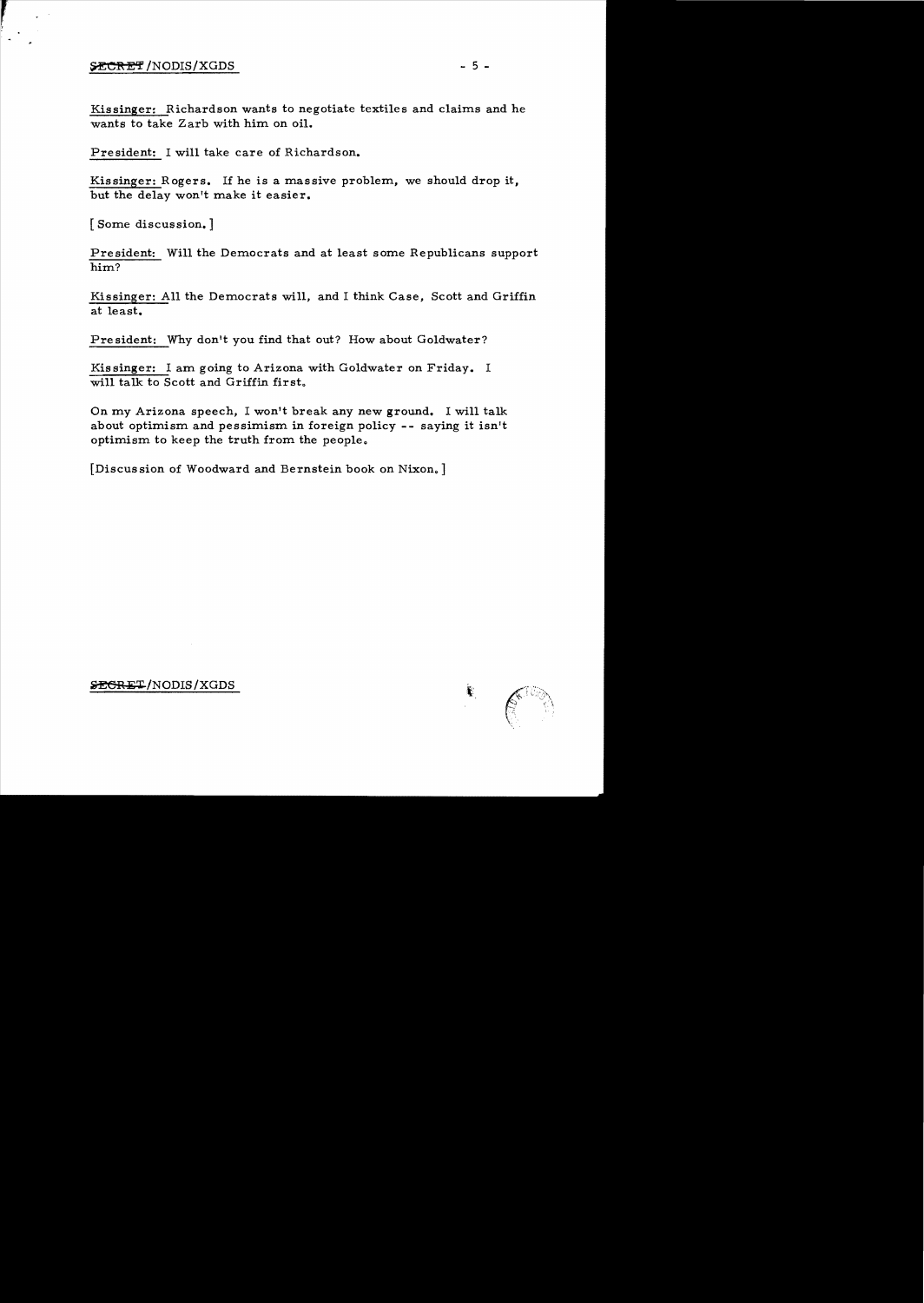# وأسماد فأبو e mando de

**PERSON Marshell Arismen** d United States strategic a

indings raise serious doubts. complent triangularity in the relations among China, the ates and the Soviet Union.  $\gamma$  accepted view that Peking ate Washington and Moscow. aproved, Indeed, the Chinese. uggests very, much the cont there are paths to great ins that do not devend upon **Conditures for armaments.** 

then, has done more than tice acceptance of the premnuclear deterrence. Unlike I American elites, its leaders td upon such assumptions. sible gains would accrue to it to depart from the trategic course that now na so well?

 $\lambda$  Pollack is a research fellow vard University program for d international affairs.

# By William Safire

Whoever, having the custody of any such record... willfully and unlawfully ... removes ... the same, shall be fined not more than \$2,000 or imprisoned not more than three years, or both: and shall forfeit his office.  $-18$  U.S. Code 2071 (B) and  $\sim$ 

When J. Edgar Hocver ran the F.B.I., he withheld certain highly sensitive files from the bureau's filing system; upon his death, those files were destroyed, frustrating law enforcement officials and historians.

When Henry Kissinger ran the National Security Council, he, too, withheld certain records from the council's computerized retrieval system. Some months ago. I reported that these "dead key scrolls"-typed transcripts of all his telephone conversations, taken down secretly by a secretary on a dead, or silent, extension-were no longer in the National. Security Council, where they belonged, but had been taken over to the State Department. The Contractor Carrier and Line

Messrs. Woodward and Bernstein have added another wrinkle to that story: It seems that when these sensitive records were removed from the White House, they were first sent to the private vault of Nelson Rockefeller at his Pocantico, N.Y., estate. After a Federal attorney warned that boxes. of top-secret documents could not lawfully be kept in a private home, the Secretary brought them back onto a Federal property. A comparation of the state Here is some more information,<br>which the White House refuses to<br>direct the National Security Council or the State Department to confirm for deny with an an in

1. Dr. Kissinger's "inner file," as Security Council staffers refer to the records withheld from the system, is not limited to telephone transcripts. Memoranda of conversations with the President and foreign officials like Soviet Ambassador Dobrynin are included, and in many cases, no other copies of the memos exist.

2. The assignment to withhold material from proper Security Council classification and filing was once one of David Young's functions; when that Kissinger aide went off to head the "plumbers," aides Jonathan 'Howe and Peter Rodman took over.

3. Individual briefcase-loads of this secret material were taken out of the White House to the Rockefeller estate in the early seventies, culminating in a big move of the remaining files in April 1973. The Kissinger men will claim they were "protecting" the files from the Nixon men, but the files began disappearing from the White

House long before Watergate, and they have not yet been restored.

 $\mathbf{b}$ 

350.000-

is who

every

that

 $I_5$  it.

obby.

who

t? Is.

Dub-

Niti-

 $the$ 

is is-

¢.

ю,

 $\ddot{\bm{\psi}}$ 

Mr. Ford's Cover-Up

How come? The reason, I think, is that there is material in that "inner" file" that Secretary Kissinger does. not want anybody in the White House, the Department of Defense, the C.I.A. or certainly the Congress to see. There are certain meetings, particularly with Ambassador Dobrynin, that he wants to be able to expunse from the record. If he can control the "memcons." he can rewrite history.

How does Nelson Rockefeller feel about his complicity in all this? "Henry's a friend," the Vice President told me. "I told him he could have the use of the vault." When? "I don't remember when." Did he just ? volunteer his vault, or did Henry ask? "I don't remember." Were six filing cabinets filled with secret records i.e stored there? "There's been a small fr volume of papers stored there." Did he a realize his personal vault was being used improperly to store official secrets? "Henry's a friend. I think he said something about papers from Hari vard, I don't know anything about.

Could I see the man who runs his Pocantico vault, to see what was checked in and out, and who was permitted access to the documents? "No, 44 you can't, that's private." And what you of his taxpayer-paid aide, a young les naval officer named-you guessed it-'n. Jonathan Howe, the same Kissinger hand who operated the Pocantico underground railroad? "No, he's unavail- ? en DA STATISTICS OF THE STATISTICS OF THE SAME OF THE SAME OF THE SAME OF THE SAME OF THE SAME OF THE SAME OF THE able."

Here is the second highest ranking official in our Government, who was chosen by President Ford to head the commission to restore respect for law test in our intelligence community. His tas home was used as the safe-house for y w the illegal concealment of the nation's. secrets. His stonewalling answer to legitimate inquiry is that he cannot be held responsible because he did J' . not want to know what was going on in his own home. The traction is left

Behind the stone wall, I suspect, there is an important story-of con-7 versations the public or at least key Government officials are entitled to 1.8 know, and perhaps of records that have mysteriously disappeared.

President Ford, who ostentatiously offers F.B.I. help to Congress for plug-<br>ging its leaks, has assigned nobody to look into this major breach of security. But it is Gerald Ford's Vice President who winks at the rule of law in handling intelligence; it is Gerald Ford's National Security Adviser who refuses all comment at an abuse of power he was surely aware of; it is Gerald Ford's Secretary of State who treats the nation's secrets as his personal secrets, and it is Gerald, Ford's cover-up that must be exposed.')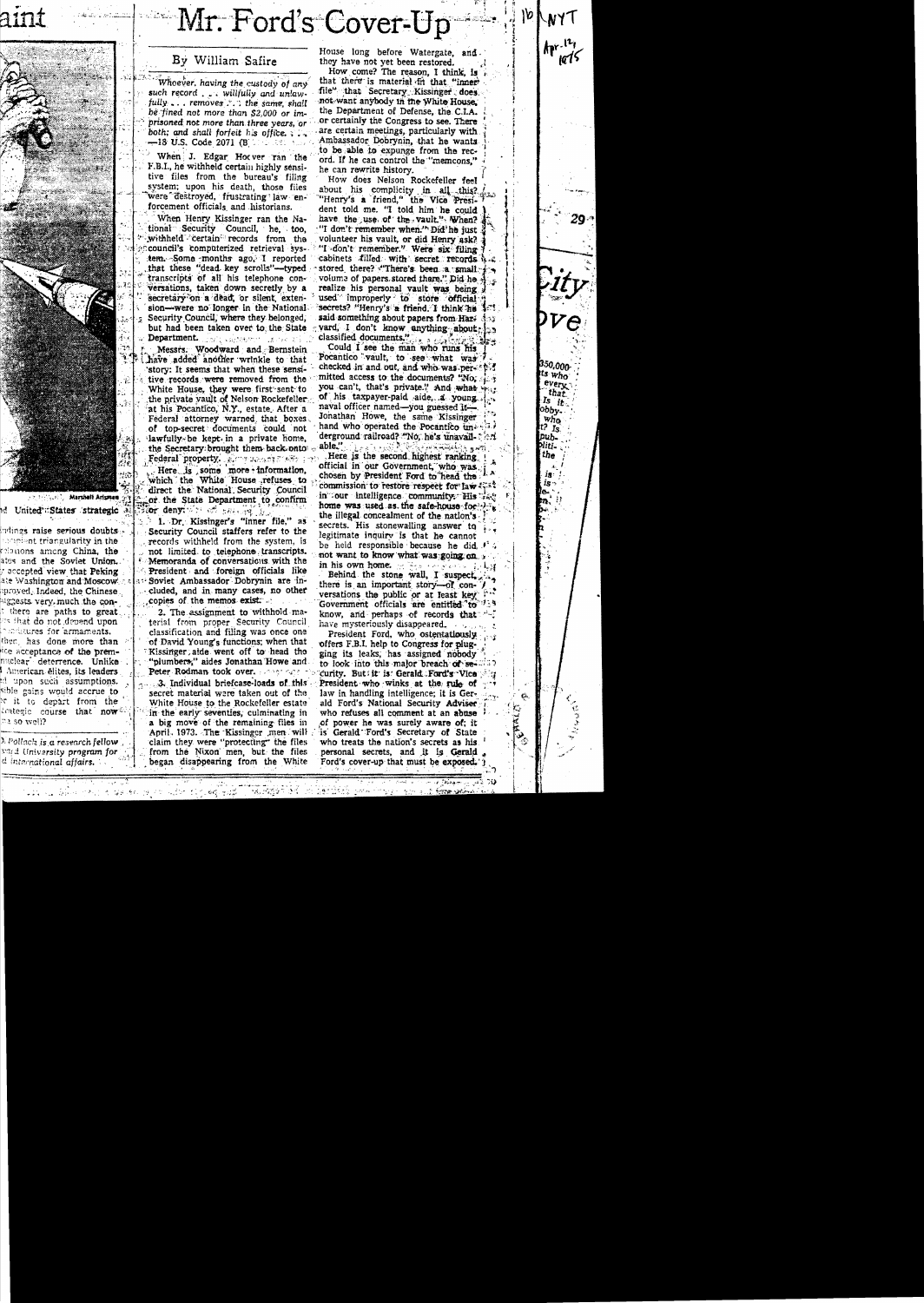$P/K$  12 apr 76 P That Sopin art. is a dominablet thing I even K I want you & burne I knee no separate faites Mortin there are no copies. (Described what buridof papers he had) Out hissen should say can't has a short has had Harthupated as Os to P Party is Safire to vicious? K Hectricho & was seg for Tapping him. (Described c NSC Topping process). I datail mon brown he was big topped, as is a see w/ several artins. P get it are long art. He was statching for southy  $\frac{464m}{\pi}$ . Well, know are thing in her?<br>4. Quite rull, We may world than that mine field PTE deptists are really getting of the a Syrians and they?<br>KYes. The face is true to help a presence on my of proces. acceptable, but within more. On imp à tout dans au ungen restrait. We port this a tough will Eisangung wstront on Junibatt. The wast danger is that a near files may onlie for Symmitings P Brand hi won't have any forces to hay order?  $K\neq\omega$ P Avoirt Cherc any attentions to Syciales) **SEALD CABB** AUTHORITY  $Q_1 \sim 120 + 120 + 6$ <br>BY  $\frac{11}{20}$  NARA, DATE  $6/17/09$ 

博物理理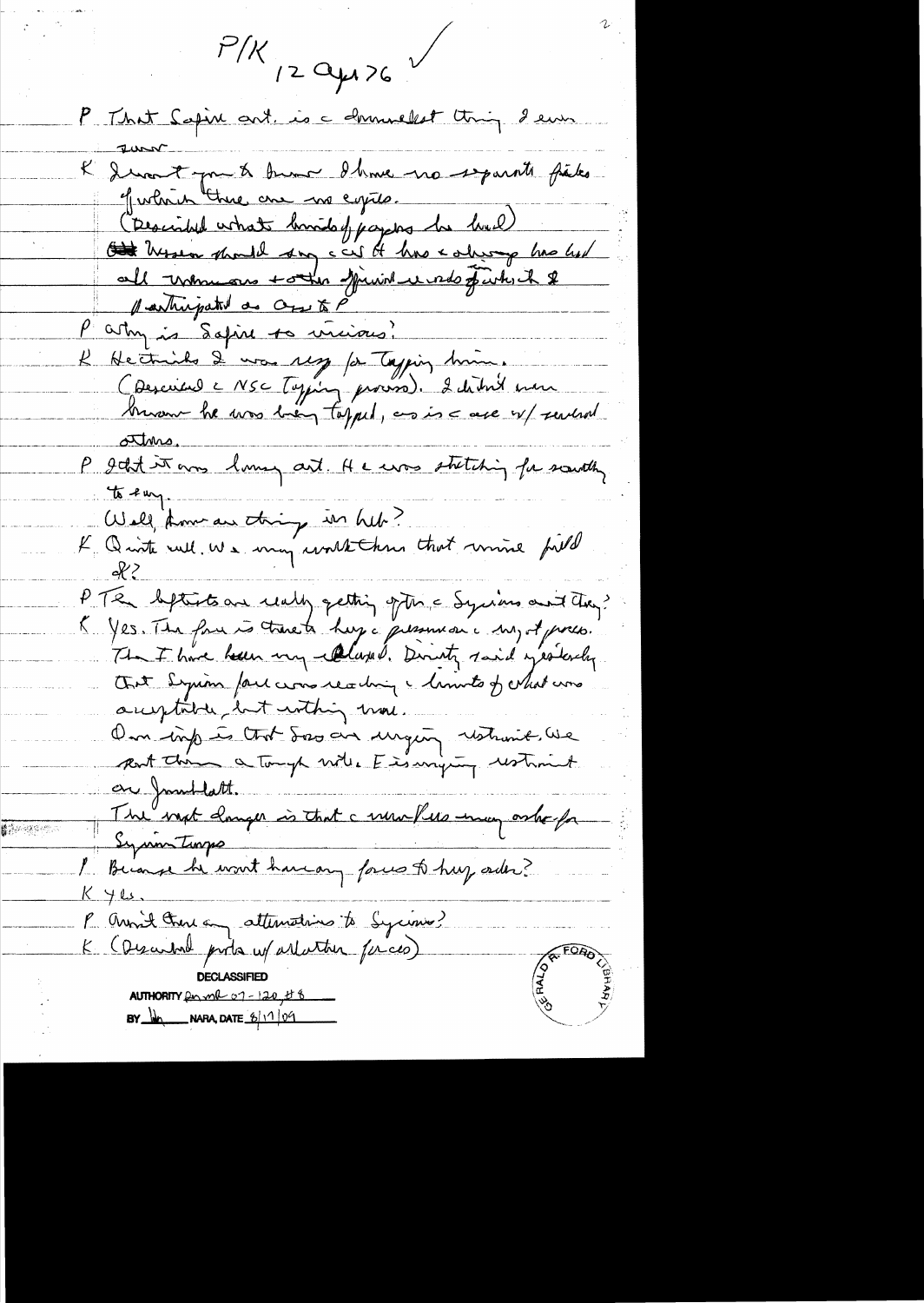Sol transient of Schles. for P.

P Carit c Sarge TP 6A des A? K Unigon That dy and But this could be a crisis I le brit ree Schles yesterday. The purellist was K Will homme no demand for hind of PRC I til Shke for thanks put his mind to what can could long the jumped PRC. adre some talk of hot trûe & EW septem. This hoppened in 73.00 Collect seeling than an ECU suggetion or we would de Fridrich. He signed un hudset d'athet à Schlesniger.<br>De Endison. He signe un hudset put emplaite Angola-Philippine de budn't douartent un did in any de mongolitant stand us/corput to 's with agency  $P$   $T$  has in R w/ and 4 Jam wird get some plack from a Somith on it. I will support repealthe Byck Comment. P. That is one partion - that it whened be on to mints, not as annual on conten bill. We get it rememed from a Dep Pro. Cents Birl.  ${\sf S}_{\perp}$  . K I wit as ( UST let's point. I know Zemmont imper The was 12 protected from TCS but he was actual from with forward there. I said that a live. (Descended MX selv issue) Betsin is whing this work. We plan x change of latters in which they ask about as grow & Cypro-+ I amente. They also asking did + won't some as T. That upside This will conserve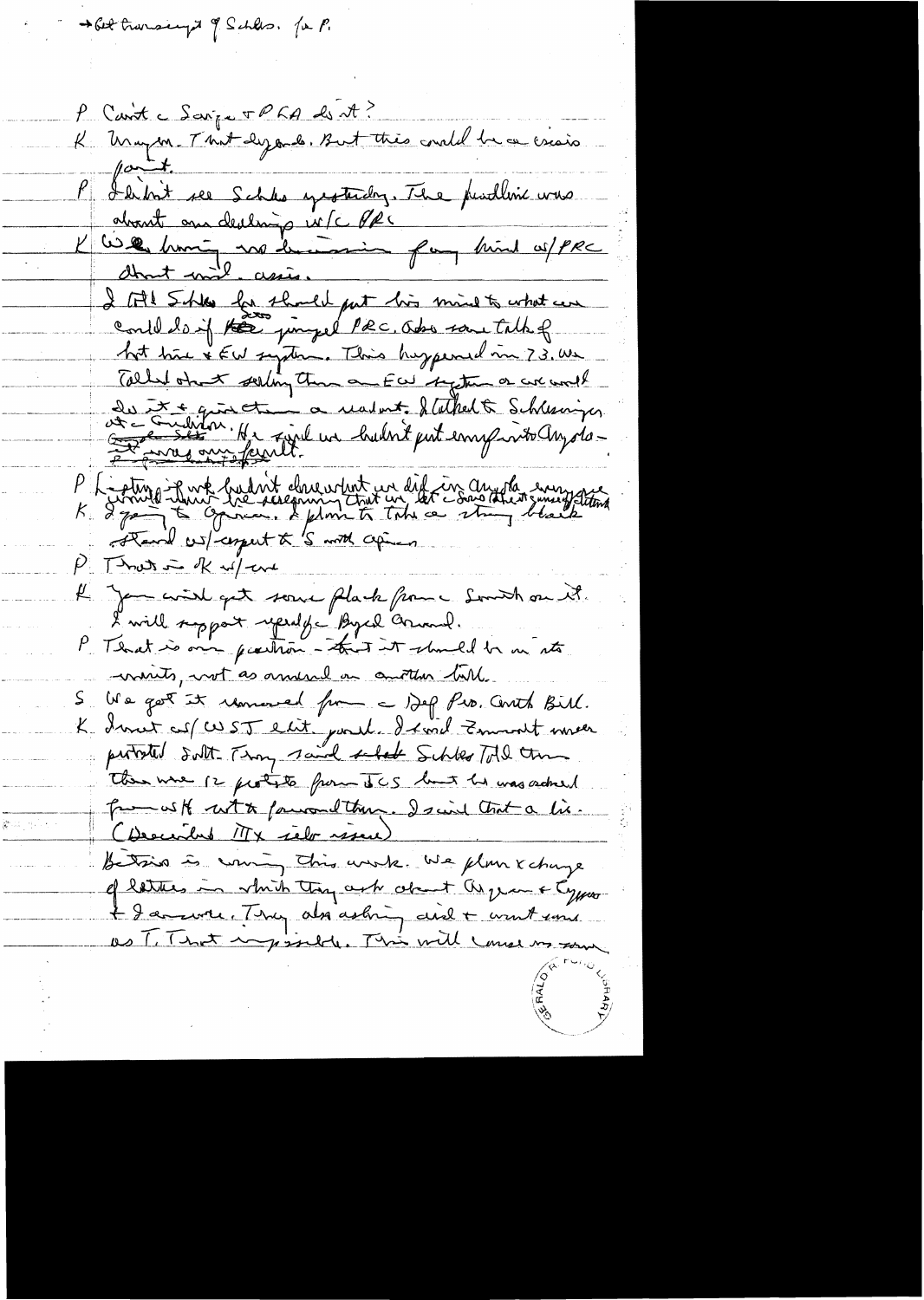Hold State with state on Zou with.

probo w/c T but warrangedth. (Desvisse sous details que letters q Xchange) P What about 6 limites clay? K Those comport with be hard to get off grown, because of druns it in the all - partie. P 2000 - TV about Couch Repages. Hautakt K stranbett c Grups. K Cong with lite a Crash clear P (Disculas cahipa donnéer-oncloret magtin). K I auty not pourrule. We setting imp standard from wird want much more. Jam have a 200 mil ser litt hope you. P gama sprenk lest work K étans creel recevail. Je une mote it tris unit lasted & see you. P. Hourabout - provo un c clubgation. K We have a impied position. La maria is anotten (Discussion of Zow wink livie S. Une Closhong valled me. As monto you to ento ces (a promise you civil unheast resolution If adequate prop not under during this ungot testal P. I will look at it carywhy S. Observant cratine of his contract to right R & think you have to get Deat under control. He is tatting Carry stop in all line mity + his sunt a litter to Long (reads litter) Ittrich her has a worth a cat lack . Full behave as I tris loyath in to Fin. Crute. If Fin Cruk